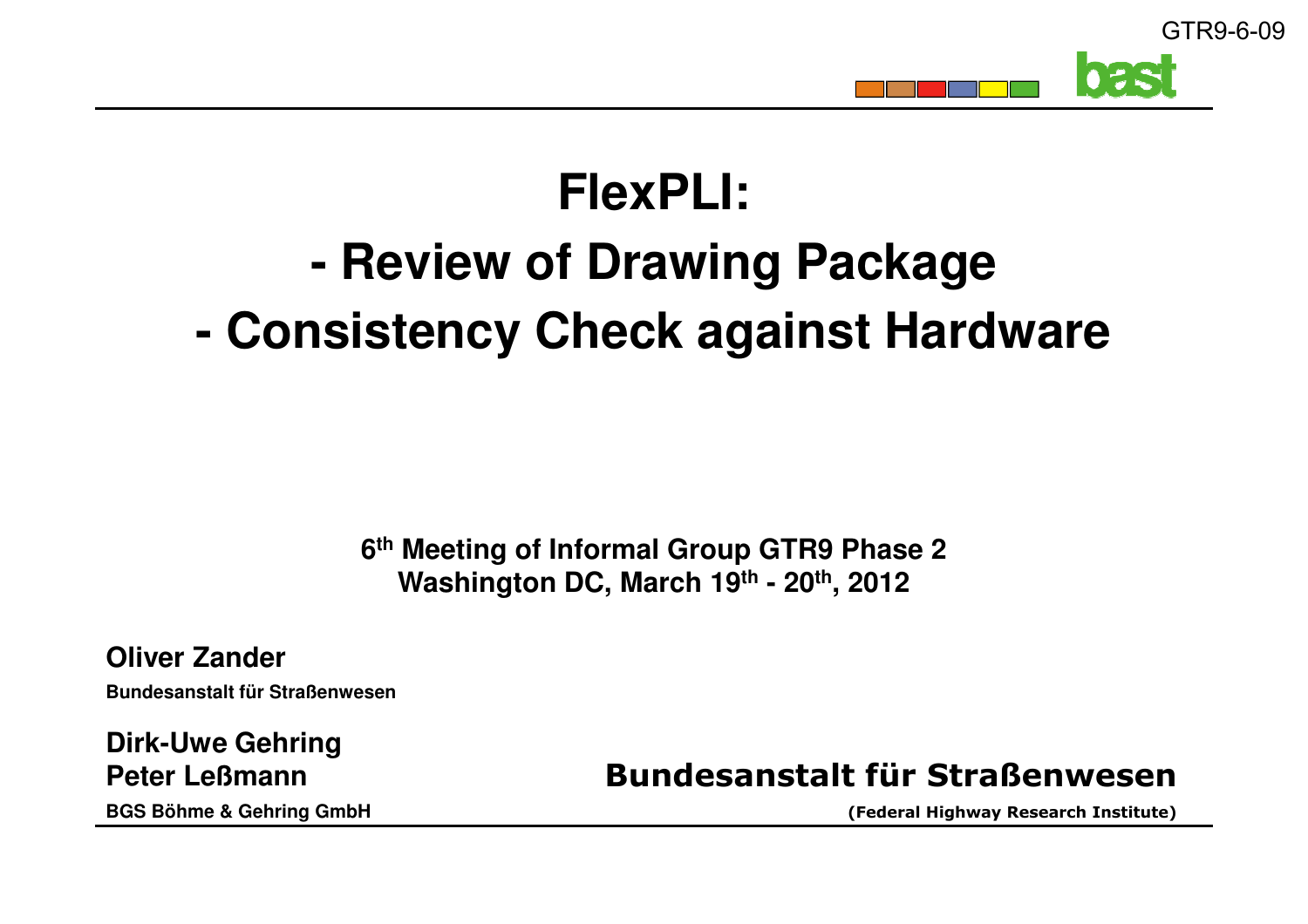

- • **At the 5th meeting of the IG GTR9-PH members of the informal group were asked for their willingness to contribute to the activities needed for adding the FlexPLI to the UN/ECE Mutual Resolution No. 1.**
- •**Main activities as outlined by the chairman of the IG are:**

**Drawing review (surface level) Check consistency of drawings (deep dive)Revision of drawings including title blockReview of user manualPreparation of addendum for FlexPLI for the M.R.1**

• **This presentation summarizes the intended contributions of BASt and BGS to the preparation of the addendum.**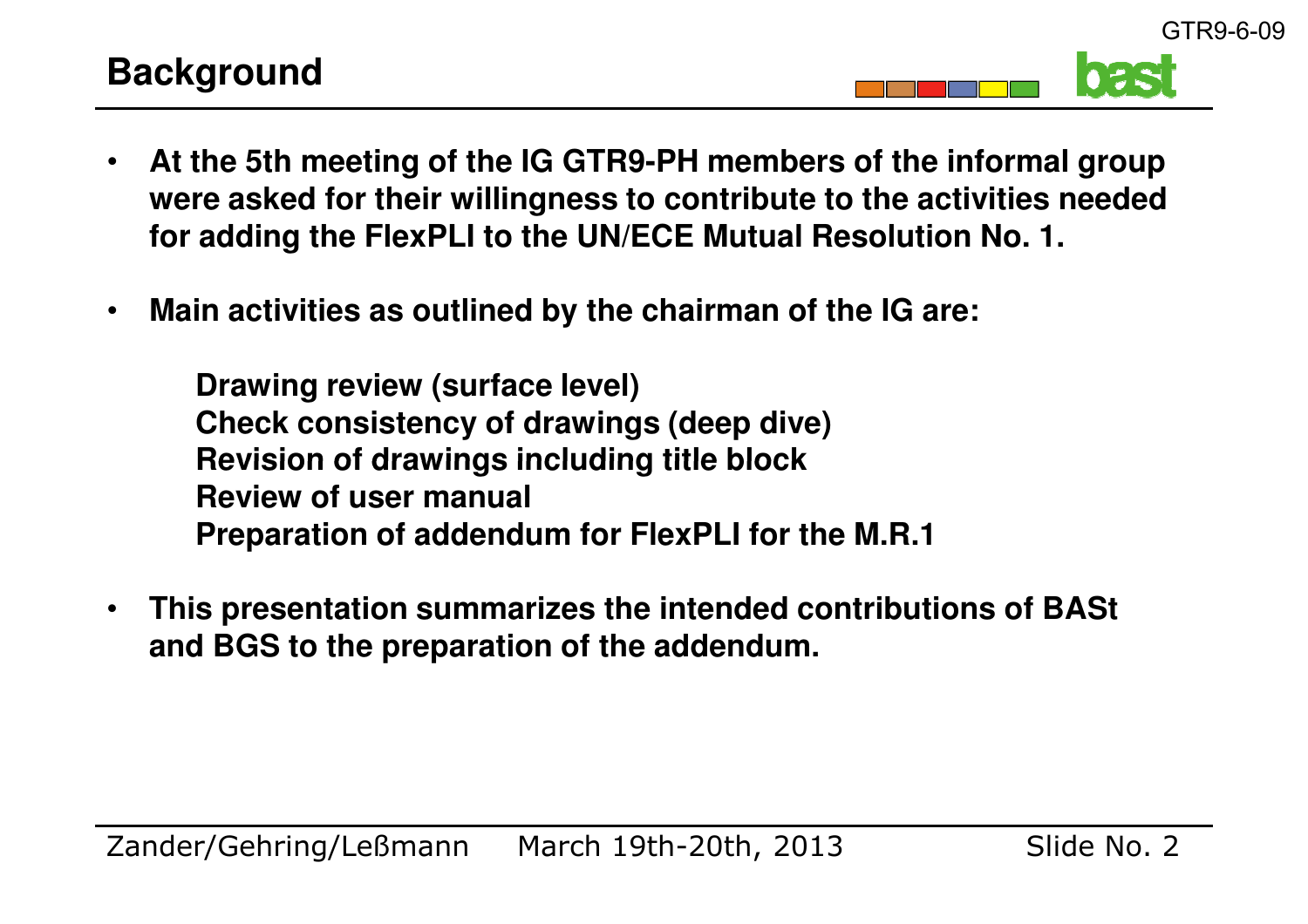## **Details:**

#### **Getting started**

- **Printing / plotting of all drawings**
- **Sort drawings**
- **Compilation of drawings list / overview**

#### **Impactor disassembly**

- **One or two impactors ?**
- **Suggestion: SN03 (and customer leg / E-Leg / SN01 / other)**

**Drawings completeness check**

- **Check completeness of drawings against hardware impactor**
- **All parts included ?**

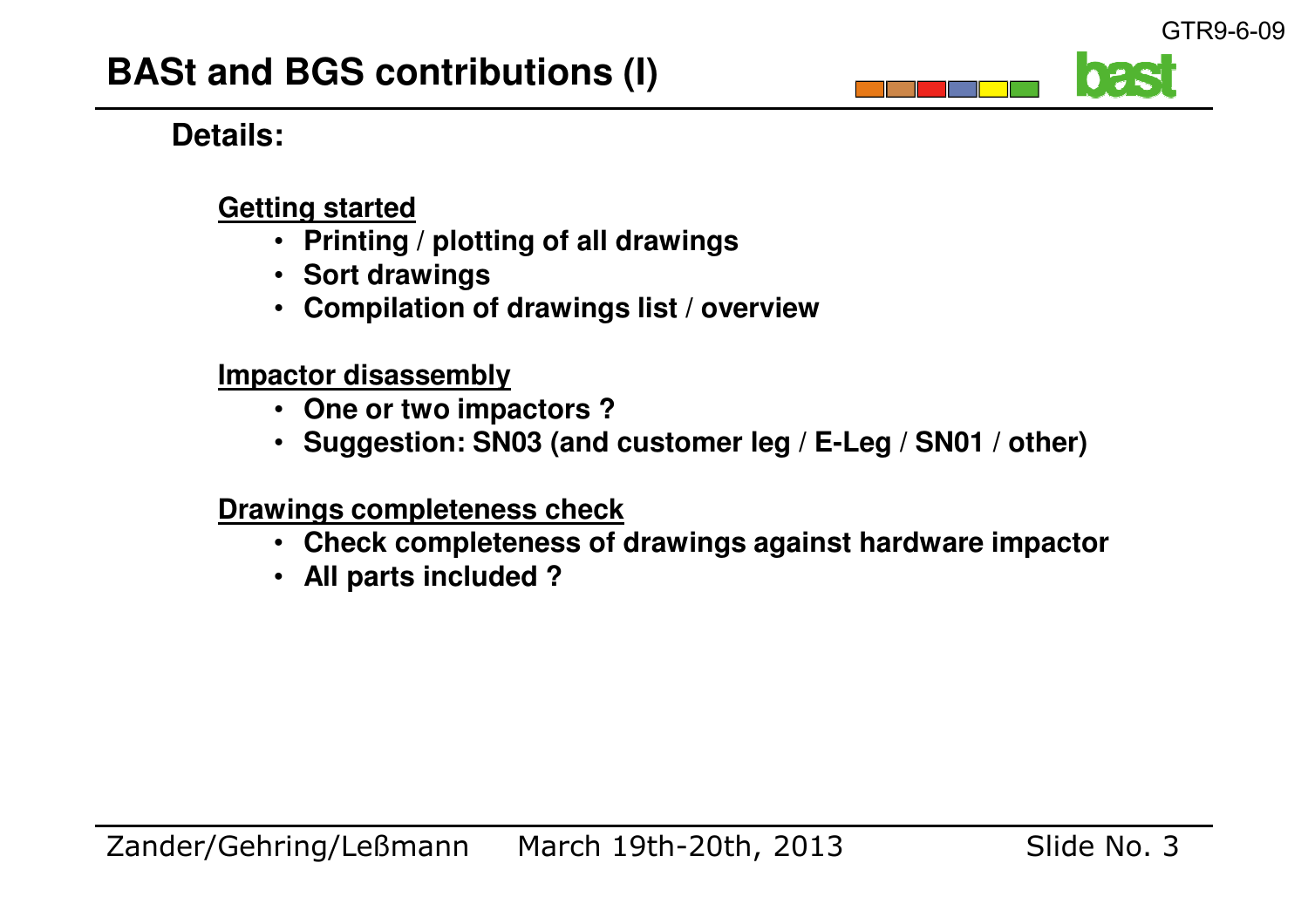GTR9-6-09

#### **Comparison of all drawings with impactor parts**

- **Information on drawings consistent with serial impactor build level ?**
- **Information complete ?** $\bullet$ 
	- o **Dimensions**
	- o **Materials**
	- o **Material properties / particularities (e.g. alloys, synthetical compositions)**
	- o **Surface conditioning (grinding etc.)**
	- o **Others**
	- o **Revision levels**
	- o **Acronyms, legends / explanations**
	- o **Translation to DIN designations, if necessary**

#### **Impactor reassembly**

#### **Documentation**

- **Performed work**
- **Variations**
- **Anomalities**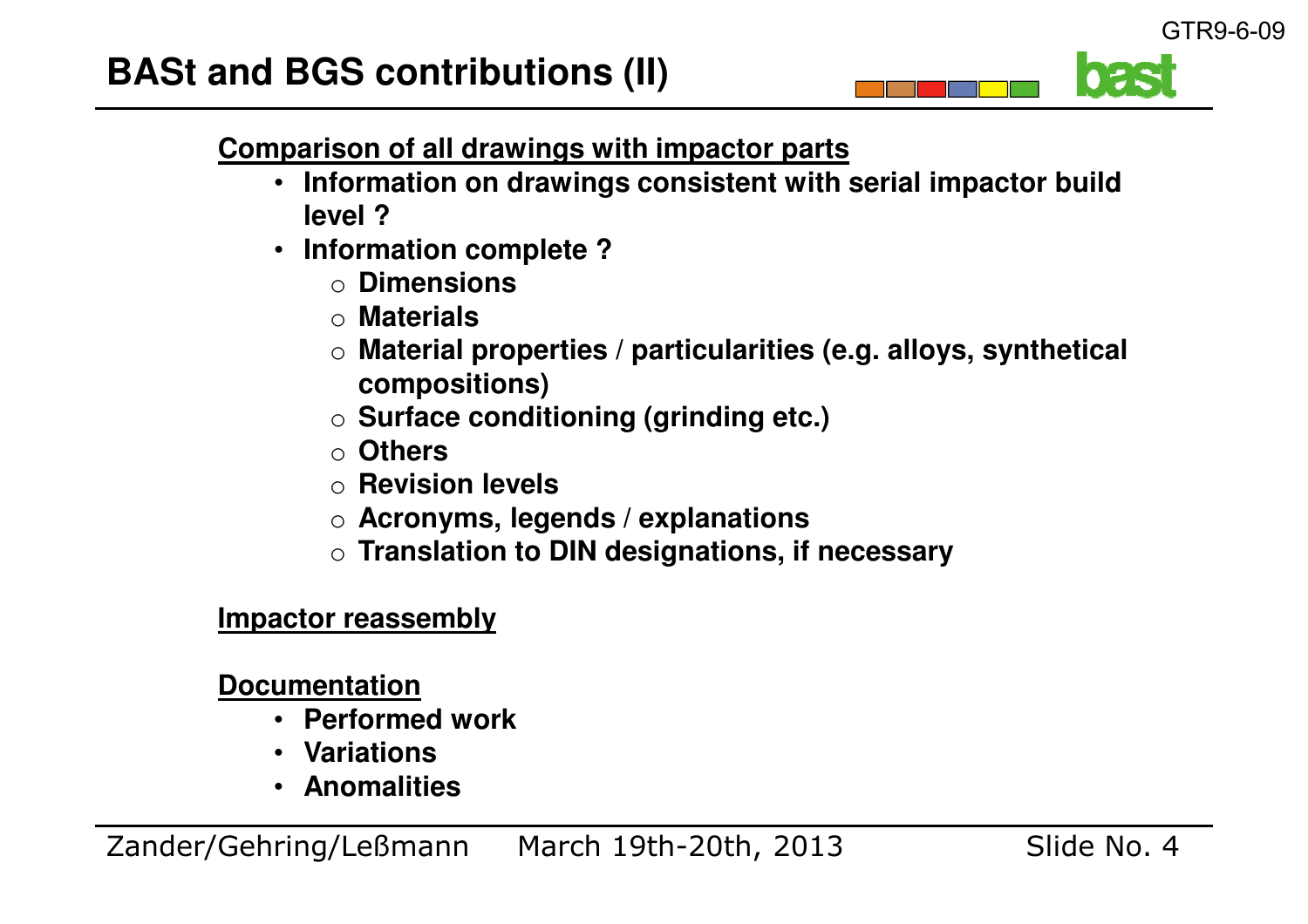# **BASt and BGS contributions - timeline**

# 035

## **Overview:**

| Schedule for BASt and BGS contributions for the preparaton of an Addendum for FlexPLI for the M.R.1 |                                      |                |                       |         |              |                 |         |                                                                                               |
|-----------------------------------------------------------------------------------------------------|--------------------------------------|----------------|-----------------------|---------|--------------|-----------------|---------|-----------------------------------------------------------------------------------------------|
| 07 March 2013                                                                                       |                                      |                |                       |         |              |                 |         |                                                                                               |
|                                                                                                     |                                      |                | Year<br>Month Feb/Mar | Mar/Apr | Apr/May      | 2013<br>May/Jun | Jun/Jul | Jul/Aug<br>Aug/Sept                                                                           |
|                                                                                                     |                                      |                |                       |         |              |                 |         | Week 9 10 11 12 13 14 15 16 17 18 19 20 21 22 23 24 25 26 27 28 29 30 31 32 33 34 35 36 37 38 |
| Task                                                                                                |                                      | Master leg     |                       |         |              |                 |         |                                                                                               |
|                                                                                                     |                                      |                |                       |         |              |                 |         |                                                                                               |
|                                                                                                     |                                      |                |                       |         |              |                 |         |                                                                                               |
| Drawing review (surface level)                                                                      |                                      |                |                       |         |              |                 |         |                                                                                               |
|                                                                                                     |                                      |                |                       |         |              |                 |         |                                                                                               |
|                                                                                                     |                                      |                |                       |         |              |                 |         | Getting started                                                                               |
|                                                                                                     |                                      |                |                       |         |              |                 |         |                                                                                               |
| Check consistency of drawings (deep dive)                                                           | 100 % review                         | $\mathbf{1}$   |                       |         |              |                 |         | - Printing/plotting of all drawings                                                           |
|                                                                                                     |                                      |                |                       |         |              |                 |         | - sort drawings                                                                               |
|                                                                                                     |                                      |                |                       |         |              |                 |         | - compilation of drawings list / overview                                                     |
|                                                                                                     | [30 % review b. on random selection] | $\overline{2}$ |                       |         | ecessity tbd |                 |         |                                                                                               |
|                                                                                                     |                                      |                |                       |         |              |                 |         |                                                                                               |
|                                                                                                     |                                      |                |                       |         |              |                 |         | Impactor disassembly                                                                          |
| Getting started                                                                                     |                                      |                |                       |         |              |                 |         | - one or two impactors ?                                                                      |
| Printing/plotting of all drawings<br>sort drawings                                                  |                                      |                |                       |         |              |                 |         | - suggestion: SN03 (and E-Leg / SN01 /                                                        |
| compilation of drawings list / overview                                                             |                                      |                |                       |         |              |                 |         |                                                                                               |
|                                                                                                     |                                      |                |                       |         |              |                 |         | customer lea)                                                                                 |
| Impactor disassembly<br>one or two impactors?                                                       |                                      |                |                       |         |              |                 |         |                                                                                               |
| suggestion: SN03 (and E-Leg / SN01 /                                                                |                                      |                |                       |         |              |                 |         |                                                                                               |
| customer lea)                                                                                       |                                      |                |                       |         |              |                 |         | Check completeness of drawings against                                                        |
| Check completeness of drawings against                                                              |                                      |                |                       |         |              |                 |         | hardware impactor                                                                             |
| hardware impactor                                                                                   |                                      |                |                       |         |              |                 |         | - all parts included?                                                                         |
| al parts included?                                                                                  |                                      |                |                       |         |              |                 |         |                                                                                               |
|                                                                                                     |                                      |                |                       |         |              |                 |         |                                                                                               |
| Comparison of drawings with impactor parts<br>information on drawings consistent with serial        |                                      |                |                       |         |              |                 |         | Comparison of drawings with impactor parts                                                    |
| impactor build level?                                                                               |                                      |                |                       |         |              |                 |         |                                                                                               |
| information complete?<br>Impactor reasassembly                                                      |                                      |                |                       |         |              |                 |         | - information on drawings consistent with serial                                              |
|                                                                                                     |                                      |                |                       |         |              |                 |         | impactor build level?                                                                         |
|                                                                                                     |                                      |                |                       |         |              |                 |         | - information complete?                                                                       |
|                                                                                                     |                                      |                |                       |         |              |                 |         |                                                                                               |
|                                                                                                     |                                      |                |                       |         |              |                 |         |                                                                                               |
| Documentation                                                                                       |                                      |                |                       |         |              |                 |         |                                                                                               |
| performed work<br>variations                                                                        |                                      |                |                       |         |              |                 |         | Impactor reasassembly                                                                         |
| anomalities                                                                                         |                                      |                |                       |         |              |                 |         |                                                                                               |
|                                                                                                     |                                      |                |                       |         |              |                 |         |                                                                                               |
| Revision of drawings including title block                                                          |                                      |                |                       |         |              |                 |         |                                                                                               |
|                                                                                                     |                                      |                |                       |         |              |                 |         |                                                                                               |
|                                                                                                     |                                      |                |                       |         |              |                 |         | Documentation                                                                                 |
| Review of user manual                                                                               |                                      |                |                       |         |              |                 |         | - performed work                                                                              |
|                                                                                                     |                                      |                |                       |         |              |                 |         |                                                                                               |
|                                                                                                     |                                      |                |                       |         |              |                 |         | - variations                                                                                  |
|                                                                                                     |                                      |                |                       |         |              |                 |         | - anomalities                                                                                 |
| Preparation of addendum                                                                             |                                      |                |                       |         |              |                 |         |                                                                                               |
|                                                                                                     |                                      |                |                       |         |              |                 |         |                                                                                               |
|                                                                                                     |                                      |                |                       |         |              |                 |         |                                                                                               |
|                                                                                                     |                                      |                |                       |         |              |                 |         |                                                                                               |
|                                                                                                     |                                      |                |                       |         |              |                 |         |                                                                                               |

Zander/Gehring/Leßmann March 19th-20th, 2013 Slide No. 5